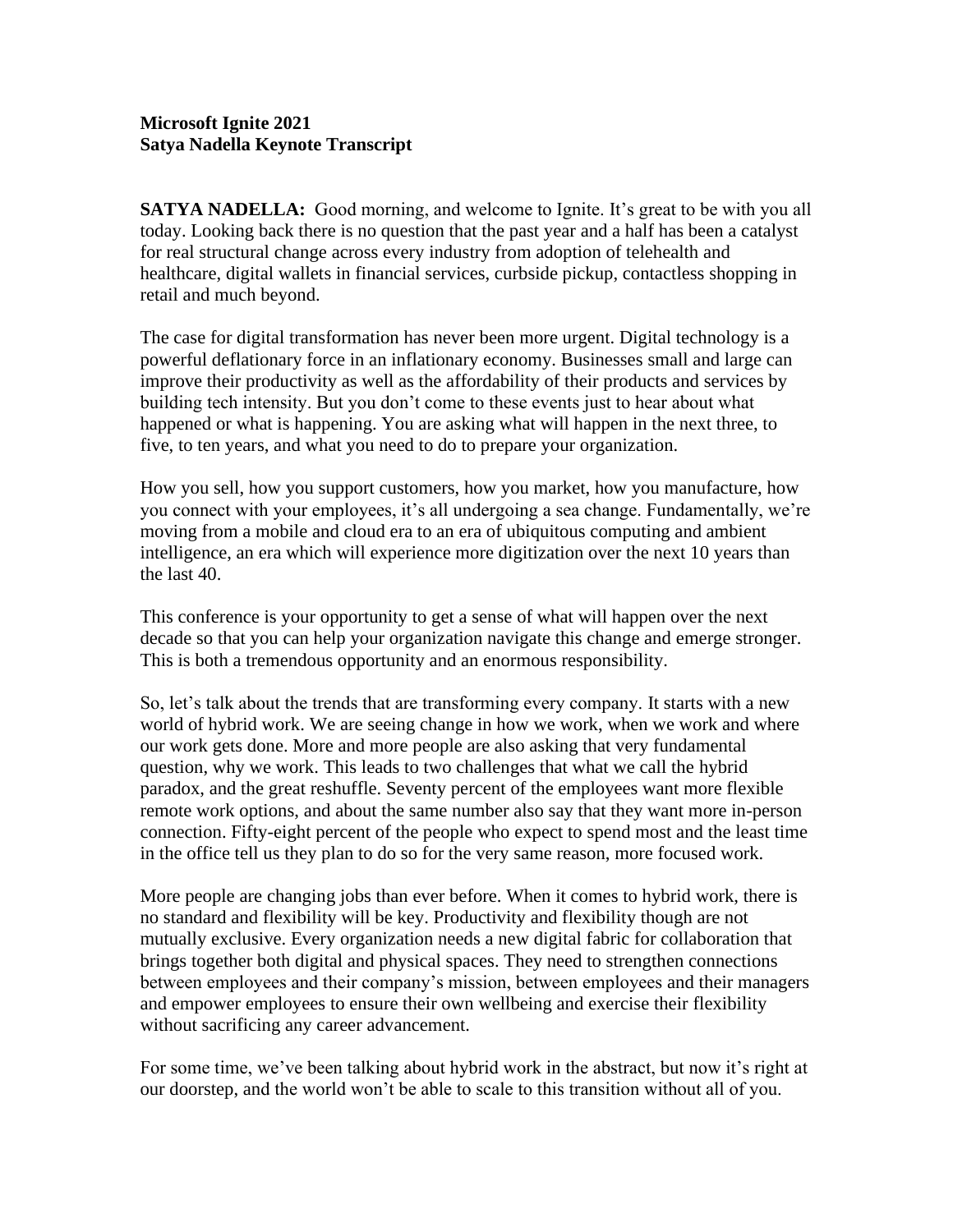The second trend is building a hyper-connected business. A sweeping business process transformation is underway. Over the past year and a half, we talked about how we had to pivot sales, customer service, manufacturing to be remote ready. Going forward, this will just be built in by design.

When it comes to your suppliers, having supply chain resilience will be key. When it comes to your customers, having omnichannel reach and service will be paramount importance. We need that next level of real-time hyperconnectivity between businesses and between consumers and businesses, where data and intelligence flow freely to tackle the challenges of supply and demand.

In fact, by 2025, it's projected that sales and marketing processes will involve more proactive engagements than reactive ones, all the way from customer marketing to supply chain. Going forward, every business process will be collaborative, powered by data and AI, and will bridge the digital and physical worlds.

The third trend is that every business is becoming a digital business, and building your own digital capability will be of paramount importance. This requires that you have the best multi-cloud multi-edge infrastructure. And it requires that you have the best tooling to support fusion teams across the organization while working together to build new solutions.

Computing is becoming distributed and embedded in the real world. And the application models are transforming rapidly to run on the edge with new ambient intelligent capabilities. The percentage of industrial control systems that will include analytics and AI inference capabilities at the edge will increase by six-fold in the next four years. And students and teachers, data analysts and scientists have all seen rapid growth on GitHub.

Going forward, every organization will need a more distributed, more intelligent, more autonomous computing fabric, one that they can use to rapidly build, manage and deploy applications anywhere. And they will need new tools that bring together both pro developers and domain experts.

And the final trend is the need to protect everything with end-to-end security. Cybersecurity is the biggest threat to digital transformation today and it's the No. 1 risk facing every business going forward. If you think about the amount of change during the pandemic that our IT and cyber operations had to go through as every business process became remote, this complexity will only increase.

Cybercrime is also costing economies more than \$6 trillion each year. And that's expected to increase to \$10 trillion by 2025. Every organization needs comprehensive tools across identity, security, compliance, privacy, as well as management. And they need a cross-platform multi-cloud zero-trust architecture.

The Microsoft Cloud was built for this next era, and it's what you're going to hear about over the next few days. The Microsoft Cloud is the only cloud to help you navigate these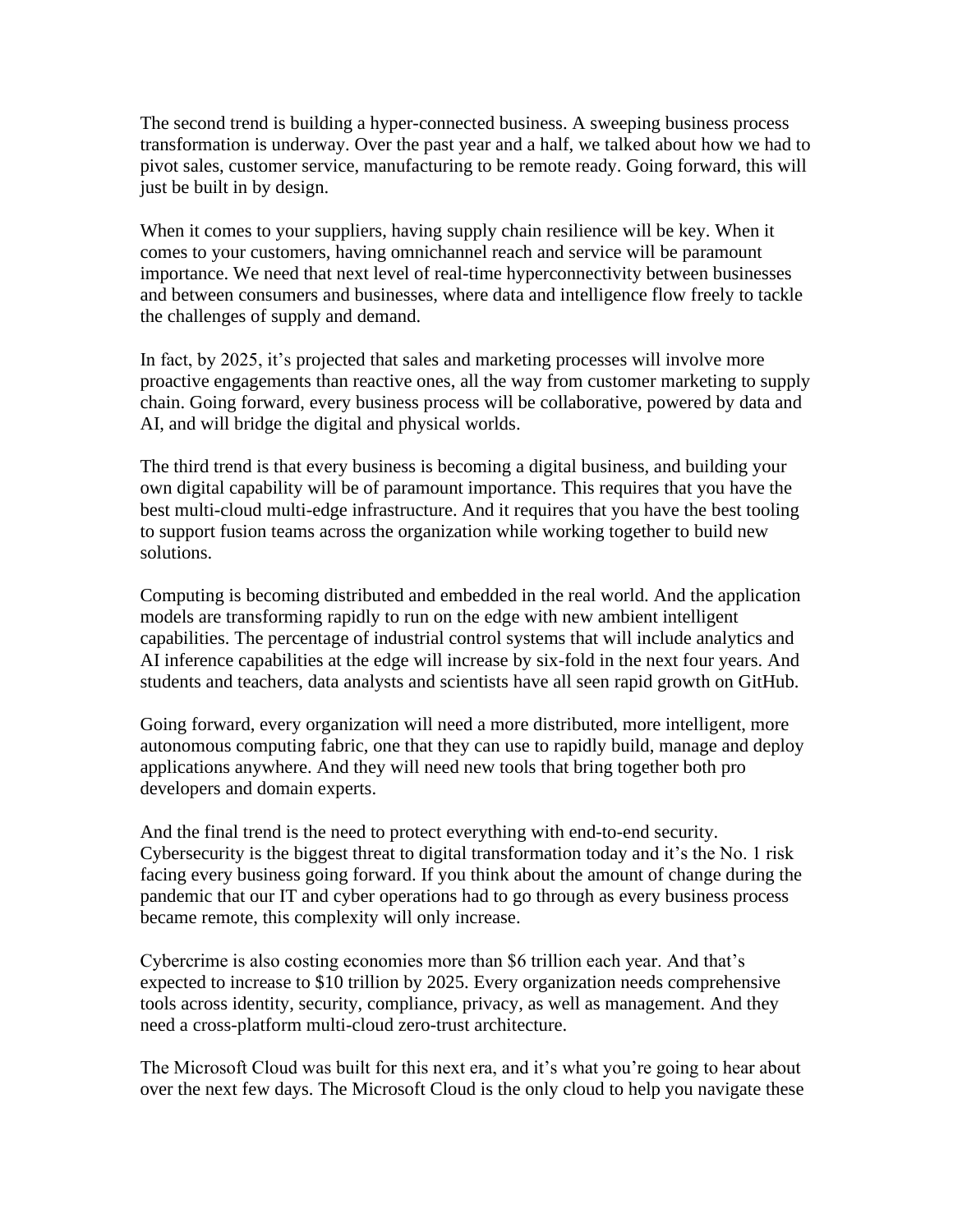converging secular trends. The Microsoft Cloud is the most trusted and comprehensive cloud. The Microsoft Cloud powers every organization's digital capability, while ensuring their independence and sovereignty over it. The Microsoft Cloud is built on trust and security.

The Microsoft Cloud is sustainable, and when we talk about sustainability, it's not just about our carbon footprint of our own datacenters but creating an entirely new business process category to help every organization address this very urgent need. We want to enable you to set and meet your own sustainability goals, providing you with the tools to track your own carbon footprint across all of your operations.

In the years to come, I believe digital capability building around sustainability will be as critical for businesses as, say, CRM for sales and ERP for finances is today. And finally, the Microsoft Cloud offers the best integration across the entirety of the tech stack while offering openness at every layer. This is so important; the Microsoft Cloud helps orchestrate all of your heterogeneous digital investments across every layer of the tech stack.

This week at Ignite, we're introducing more than 90 new services and updates. In our hybrid work keynote, Jared Spataro will talk about our innovation across Microsoft Teams and Microsoft 365. And just like Teams has transformed collaboration and productivity, Microsoft Loop is the next big breakthrough in Microsoft 365.

Loop is a new application for a communications-first and AI-first world. We're composing people's content, comments, chats, reactions and live business process data even, together into a new collaborative canvas. And we are reimagining how anyone can contribute directly in the flow of their work, whether it's from a chat, email, meeting or a document.

During our business applications keynote, Alyssa Taylor will talk about the new Microsoft Customer Experience platform which puts organizations in complete control of their own customer data. Going forward, this will be so key. Every business will need to have autonomy over their data estate and how it's being used in order to enhance their customer relations.

During our app dev and infrastructure keynote, Scott Guthrie will share how we're making it easier for everyone to innovate across hybrid and multi-cloud environments with exciting new capabilities of Azure Arc. Arc is the first of its kind control plane extending Azure security, governance, dev tools and managed Azure services to any infrastructure, whether it's on-premises, multi-cloud or at the edge, and he will share how we are bringing business domain experts together with professional developers to solve problems faster than ever before using Power Platform.

And during our security keynote, Vasu Jakkal will share how we are building end-to-end solutions that span all clouds and all platforms, including for small and medium-sized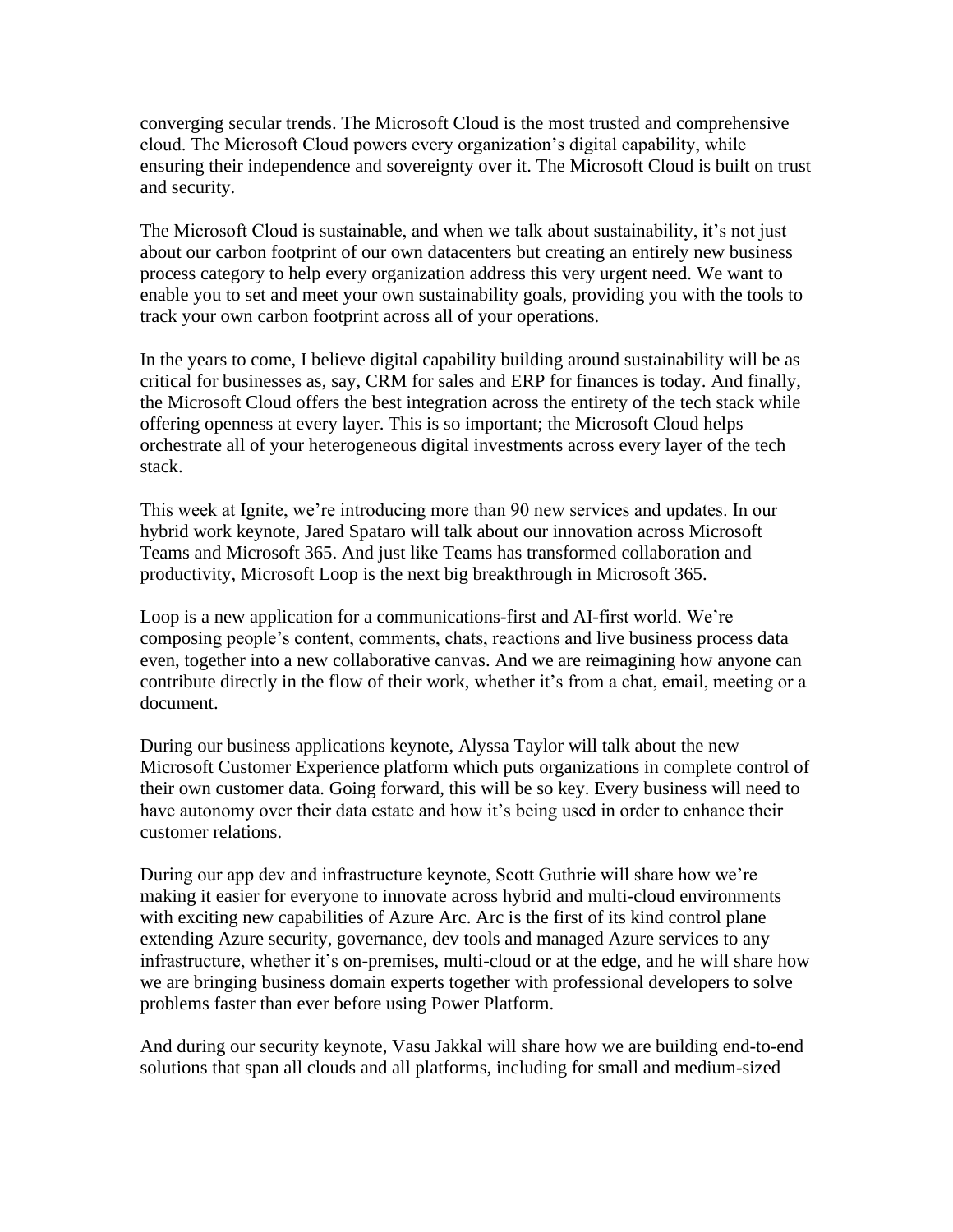businesses, with the new Defender for Business. And there's much, much more, but I want to highlight three emerging areas that cut across all these themes.

Let's start with AI. One thing underlying everything is how large-scale AI models are becoming platforms in their own right, creating that ambient intelligence all around us. This means that we are taking the AI breakthroughs and translating them into platforms for you to build upon. Whether it's deploying intelligent agents to speed up customer service or extracting insights from volumes of unstructured data. We have seen how Fortune 500 are using Azure to power their own very critical workloads. And we are innovating to expand the possibilities of the cloud and what cloud computing can do.

Five years ago, here at Ignite, we shared with you the world's first AI supercomputer, and today we have the most powerful AI supercomputer in the world. Customers are using this infrastructure to address these massive challenges. AMD, for example, used it to design the next generation processor with tens of billions of transistors on each chip. Researchers at Eindhoven University of Technology in the Netherlands have run largescale simulations on the ANSYS cloud platform, which is hosted on Azure, to better understand how COVID-19 can be spread by aerosol particles in a highly populated area like a stadium.

We also have built the fundamental software capabilities to build and train large scale models. Just a few weeks ago, together with NVIDIA, we announced the Megatron-Turing Natural Language generation model, the largest and most powerful monolithic transformer model, trained to date with 530 billion parameters. It offers unmatched accuracy across a very broad set of natural language tasks. And we've also trained Zcode, a multilingual model that combines several languages so that individual languages can learn from each other with much lower data requirements than ever before.

And you will continue to see us take incredible breakthroughs like these and turn them into new capabilities for our customers, whether it's the speech transcription, speech translation in PowerPoint, or now 100+ languages and dialects we support in Microsoft Translator.

Our partner, OpenAI, has released GPT-3, which is a breakthrough natural language understanding and generation model. Over the past six months, we've taken the power of these models and made them available across our products, giving for example domain experts access to GPT-3 through Power Platform and assisting pro developers with coding through GitHub Copilot powered by OpenAI's Codex. And we are committed to turning the world's most powerful large-scale models ever built into platforms for you to meet the unique needs of your business.

It's why today, we're so excited to announce Azure OpenAI Service, a new Azure cognitive service that brings together the power of GPT-3 with the enterprise capabilities of Azure. Let's go to Trang Le to share what this means in the context of WNBA.

**TRANG LE:** Thanks, Satya!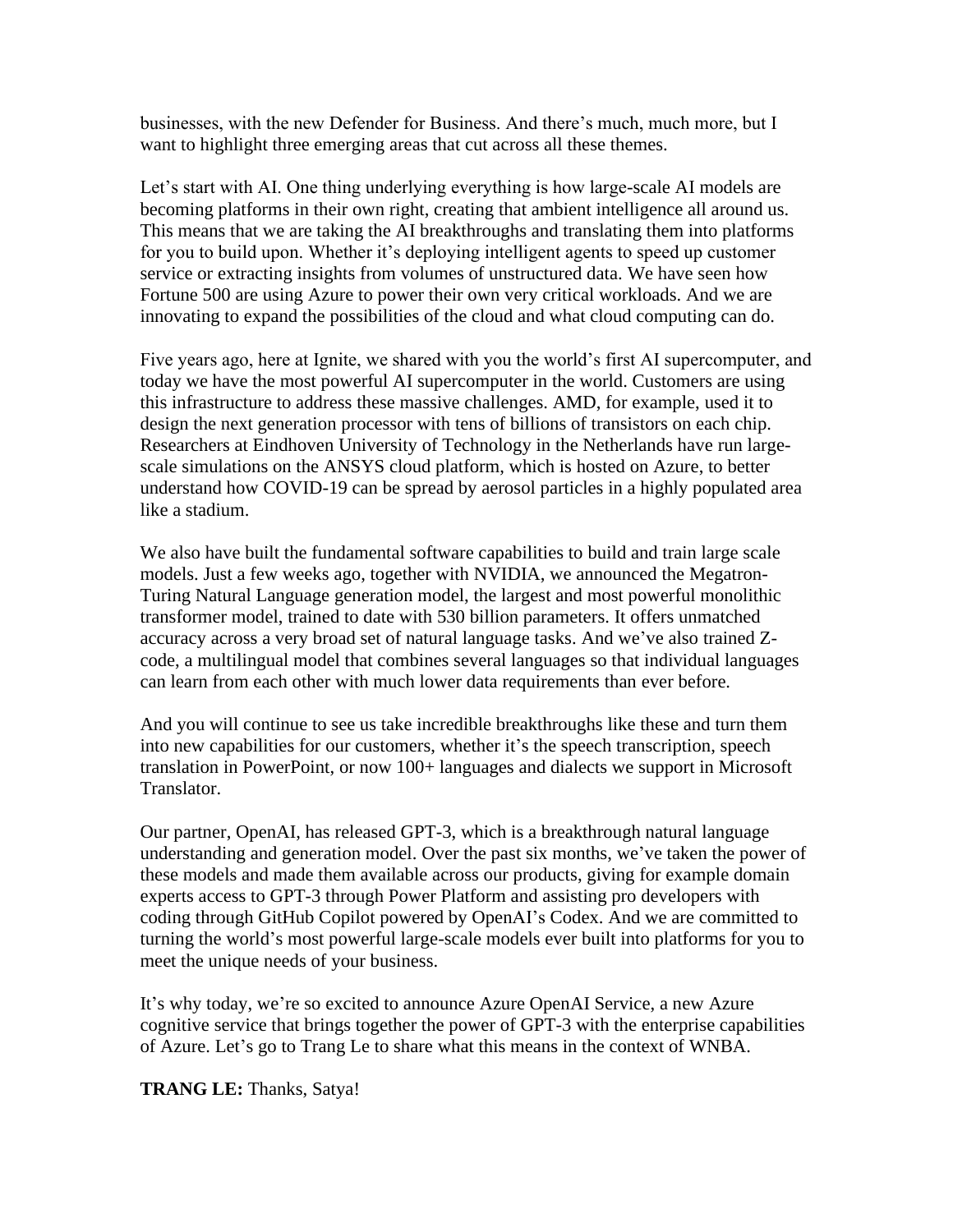I'm excited to show you how the new Azure OpenAI Service combines OpenAI's cutting-edge innovation with the power of Azure. Azure OpenAI brings models like GPT-3 and Codex to Azure to help developers and content creators provide engaging experiences. Now, let's take a look at a WNBA playoffs game to showcase how powerful and innovative Azure's OpenAI Service really is.

I'll start in Visual Studio Code with the GitHub Copilot plugin, which is an AI pair programmer, powered by the OpenAI Codex model running on Azure.

Copilot helps developers write code faster by converting natural language comments into actual code. Copilot can synthesize code by intelligently interpreting context across comments and the code itself, allowing developers to focus on high priority tasks.

For some languages, we are already seeing about 30% of all newly written code being suggested by Copilot. And as a developer you can then make the necessary adjustments to this code to make it your own.

Here I resized the video to fit the Surface Duo, then I can add this comment and Copilot will suggest the code to call to the REST endpoint and display the play by play and summaries. You can see how Azure OpenAI and GitHub Copilot helped create this app that shows live gameplay alongside commentary and a play-by-play visual.

Next, let me show you how Azure OpenAI can create some snackable gameplay summaries for fans. The GPT-3 model, trained on over 175 billion parameters, can use its pattern recognition and generative capabilities to transform dense text into simplified summaries.

Real-time commentary of the WNBA playoff game is being created by human announcers. Now, let's see what OpenAI can do when asked to create succinct text summaries from the in-game announcer's play-by-play feed.

OpenAI just produced highly accurate, well-written summaries from real-time game commentary in mere seconds. And with integrated content moderation, content editors are now empowered to select the most appropriate summaries for their audiences, and organizations can be confident that they will be delivering appropriate and trustworthy content.

And finally, the Azure OpenAI Service can also generate sophisticated, original content, assisting content creators to accelerate the production of creative assets.

In this case, it is taking all these gameplay summaries generated for the first quarter and creating a "summary of summaries," to represent how the quarter played out in the form of a blog. Creators can use this to generate blogs, tag lines, statistics and more. When combined with fine tuning capabilities, you can tailor the output to your specific needs.

Azure OpenAI Service adds to the Azure Cognitive Services a set of powerful nextgeneration AI capabilities.

We can't wait to see what you do with this exciting new service! Back to you Satya!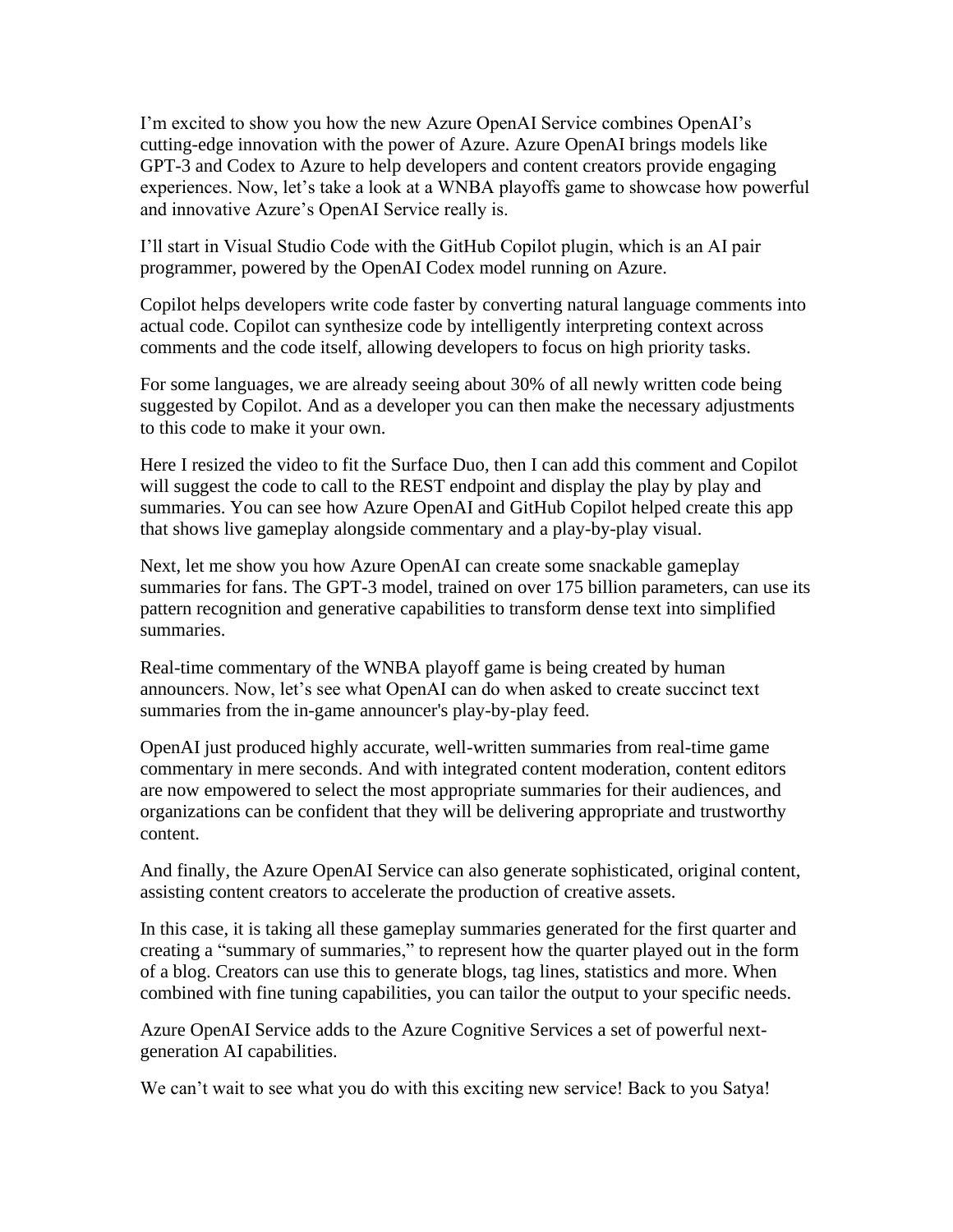**SATYA NADELLA:** Thank you so much, Trang. That was just awesome. It's incredible to see the innovation here, and most importantly, how these models are becoming platforms for you to build upon and to transform your business.

The other area that is truly changing is how the entire identity ecosystem is evolving to create a complete new trust fabric that spans organizational boundaries. In the physical world, identity has always been critical to establishing trust and driving commerce. In the digital world, this is even more important.

Think about it. In our interconnected world, we don't just collaborate digitally within our own organization, but with our customers, partners, suppliers. All of the trends I've talked about today so far, whether it's the hybrid work, hyperconnected business, multicloud, multi-edge computing or Zero Trust security, requires a boundaryless digital ecosystem where trust between different parties needs to be established in real time.

We're building the identity system of the future, a connective network that enables people, organizations, apps and even smart things to make real-time access decisions. It starts with Azure AD, which now extends beyond securing and managing access to also defining customer journeys and business collaboration with anyone.

This trust fabric is what makes experiences like Teams Connect possible today. With Teams Connect, powered by our identity platform, you can establish seamless, secure and trusted collaboration across organizational boundaries in a matter of minutes instead of days or even weeks. People across multiple companies can easily collaborate as one extended team, chatting, collaborating on files, scheduling meetings with the right access necessary to do their work. This is so critical.

Take customer service swarming, where you have to bring together people across the company and beyond to resolve a ticket; or take supply chain, which is perhaps the most topical thing for any business today. Consider this example of how a manufacturer can use Teams to work across all their partners and suppliers to mitigate a supply chain disruption by collaborating before, during and after a meeting.

A supply planner receives an alert in Dynamics 365 about a potential issue. From the Teams channel, they can inform the team about the alert and kick off a joint risk mitigation effort. The channel is a shared channel that supports multiple external companies, and it's easy to add another person or team from an external company. Now, everyone across these companies can collaborate in a shared collaboration space, conversing, sharing files securely, just as though they were in the same company.

When the third party uploads and shares a file to the channel, the message, which happens to be in Mandarin, can even be translated in-line. All stakeholders can open the document and co-author the brief. The document itself can be secured using Microsoft Information Protection and multi-factor auth. With real-time coauthoring now available on encrypted documents, users can be protected and productive at the same time. They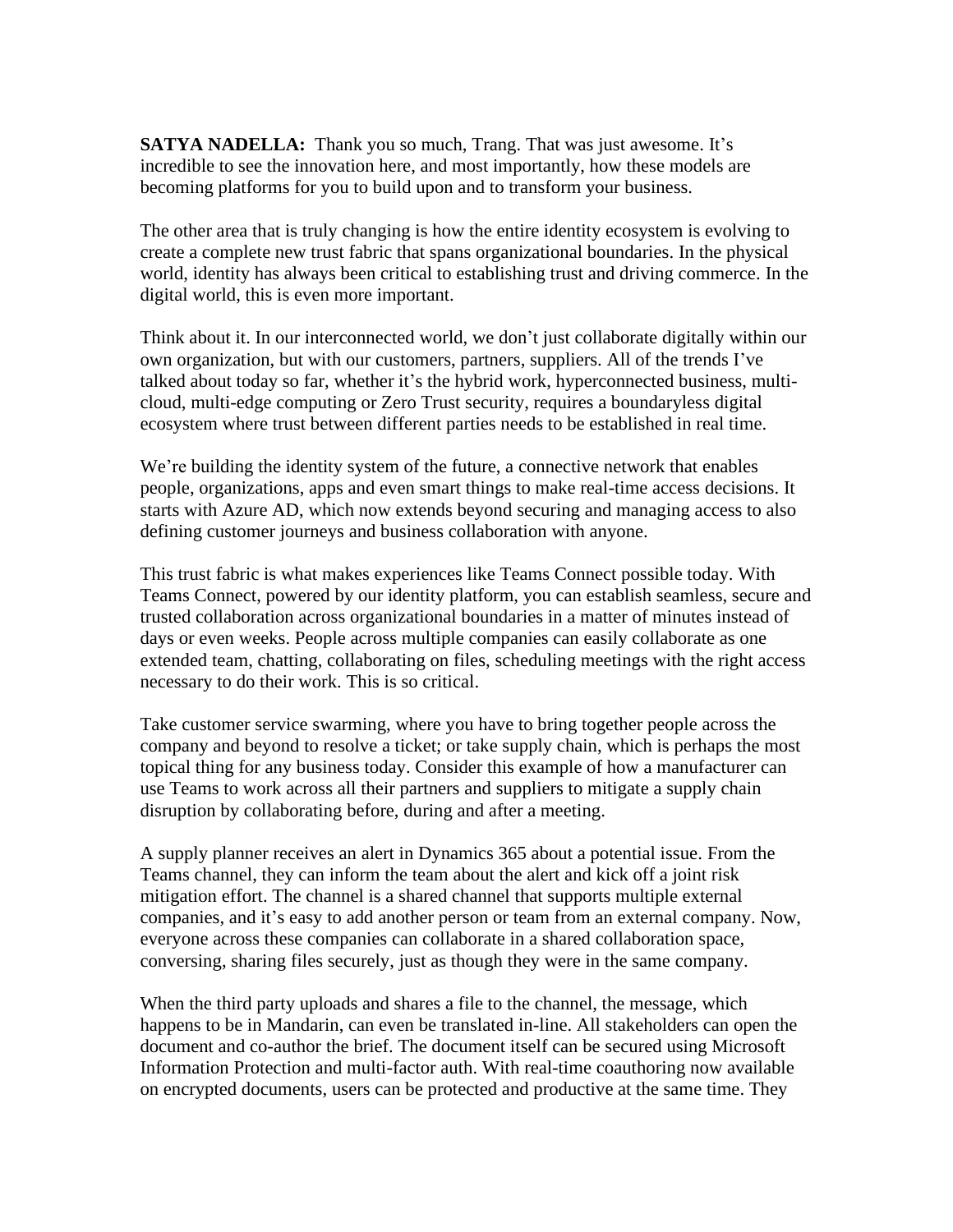can even at mention colleagues outside of their company to draw their attention to specific tasks.

All of this rich collaboration across teams happens before they even have a meeting, and this all works from one seamless experience without anyone needing to swap tenants. The team can initiate a call directly from a shared channel. During the meeting, the call is recorded so that colleagues who couldn't attend are able to catch up asynchronously and interact with chat. And of course, collaboration powered by Teams is also about what you can do asynchronously after a meeting.

Here, a senior manager views a task assigned in Microsoft Lists directly from Teams, making it easy to manage tasks across external teams. From the chat history, they can replay the recorded meeting to get fully caught up, and they can open the document to add their approval to complete the task. All of this illustrates the power of Teams as a platform that breaks down the barriers between organizations.

And finally, as the digital and physical worlds come together, we are creating an entirely new platform layer, which is the metaverse. We're bringing people, places and things together with the digital world in both the consumer space, as well as in the enterprise.

Take, for example, Dynamics 365 Connected Spaces, which we are announcing this morning. Connected Spaces provides a new perspective on the way people move and interact in physical spaces, whether it's a retail store or a factory, or even how organizations manage health and safety in a hybrid work environment. You can do analytics, you can get real-time insights, you can run simulations, you can automate routine tasks.

And when we talk about the metaverse, we're describing both a new platform and a new application type, similar to how we talked about the web and websites in the early '90s. Across the Microsoft Cloud, from Azure IoT to Azure Digital Twins to Connected Spaces and Microsoft Mesh, we're building the metaverse intrinsic, the metaverse platform for you to build upon. In a sense, the metaverse enables us to embed computing into the real world and to embed the real world into computing, bringing real presence to any digital space.

For years, we've talked about creating this digital representation of the world, but now, we actually have the opportunity to go into that world and participate in it. What's most important is that we are able to bring our humanity with us, and choose how we want to experience this world and who we want to interact with.

I can't overstate how much of a breakthrough this is. It's no longer just looking at a camera view of a factory floor, you can be on the floor. It's no longer just video conferencing with colleagues, you can be with them in the same room. It's no longer just playing a game with friends, you can be in the game with them.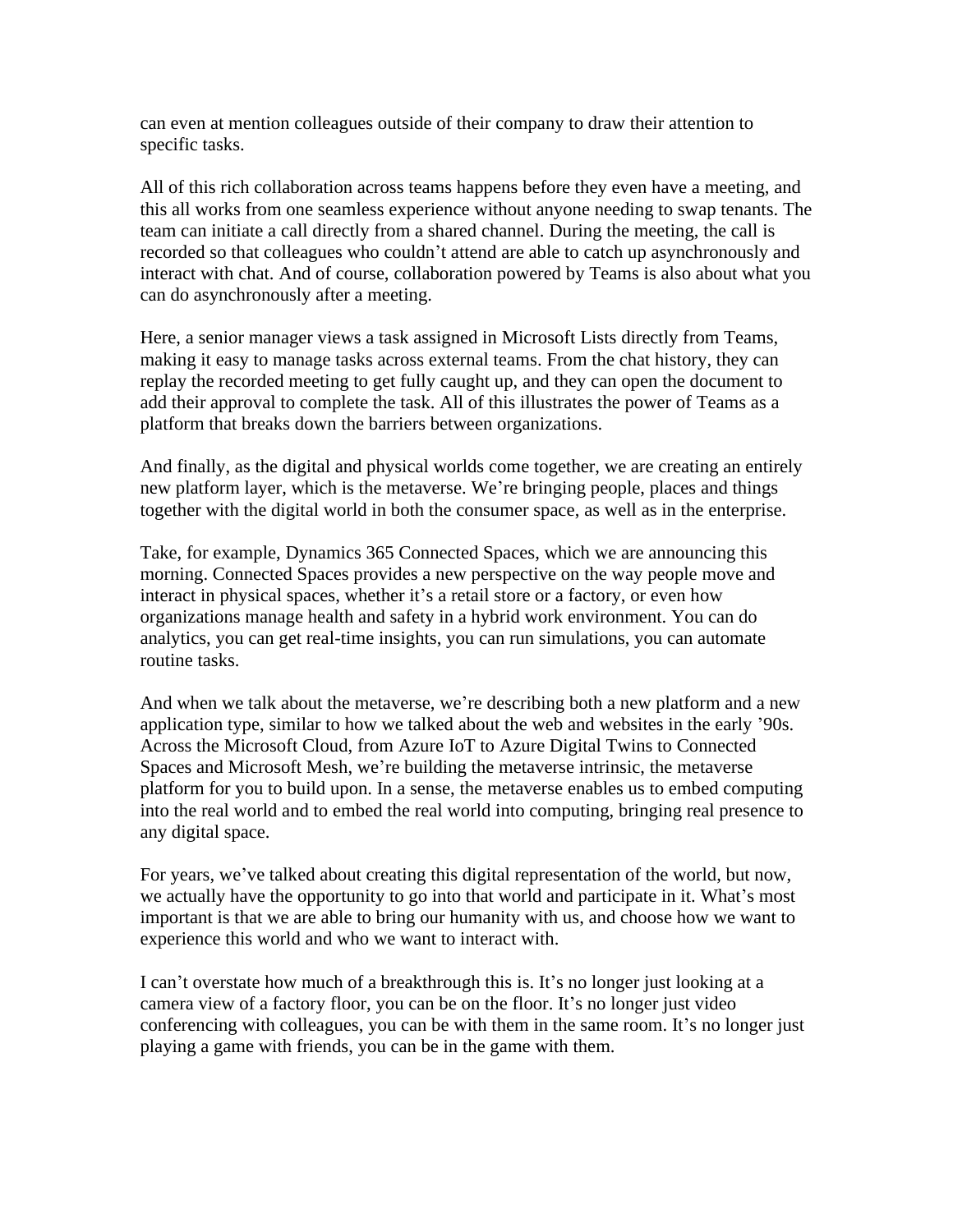We are taking these platform capabilities and building them into our own first-party applications, like Teams. Features like grid views, Together Mode and Presenter Mode in Teams mark the beginning of bringing 2D immersive experiences to collaboration.

But human presence is the ultimate connection. When you and I can have a meeting where we are all present together without actually being physically present, that's the next big breakthrough. And we are approaching this thoughtfully because we have learned from similar transitions in the past. Mesh for Microsoft Teams will allow you to connect with presence and have a shared immersive experience directly in Teams.

Let me now turn it over to Ellyn Shook and Jason Warnke from Accenture to share how they plan to reimagine work with it.

**ELLYN SHOOK:** Thanks, Satya, and hi, everyone. It's great to be here.

**JASON WARNKE:** Thanks for having us and welcome to Accenture's Nth Floor.

**ELLYN SHOOK:** At Accenture, we have over 624,000 people serving clients in 120 countries. And critical to our ability to work seamlessly together is Microsoft Teams.

We have turned our focus away from spaces and places to creating what we call Omniconnected Experiences where our people can participate, contribute and feel like they belong, regardless of where they're working.

**JASON WARNKE:** So it's been awesome to see Mesh for Microsoft Teams come together to enable those experiences.

**ELLYN SHOOK:** And as Satya said, it's so important to bring the human connection into our digital world. We're using this technology for meetings and learning, team gettogethers, and it's helped us really transform our new joiner experience.

And you'll see I've joined this meeting today using my avatar. We love this new feature, because it gives everyone the flexibility and choice to show up in ways they are most comfortable. And for me, not having to be on camera all day has really helped with my energy and engagement.

**JASON WARNKE:** And even though you're not joining on camera, it feels natural as I can see your facial expressions, gestures and even live reactions.

We've also created an incredible immersive space that's now seamlessly accessible directly through Teams. Why don't we go check it out?

**ELLYN SHOOK:** Here we are, Jason, and your avatar looks awesome.

Something that I really like is how freely you can move around and have face-to-face conversations.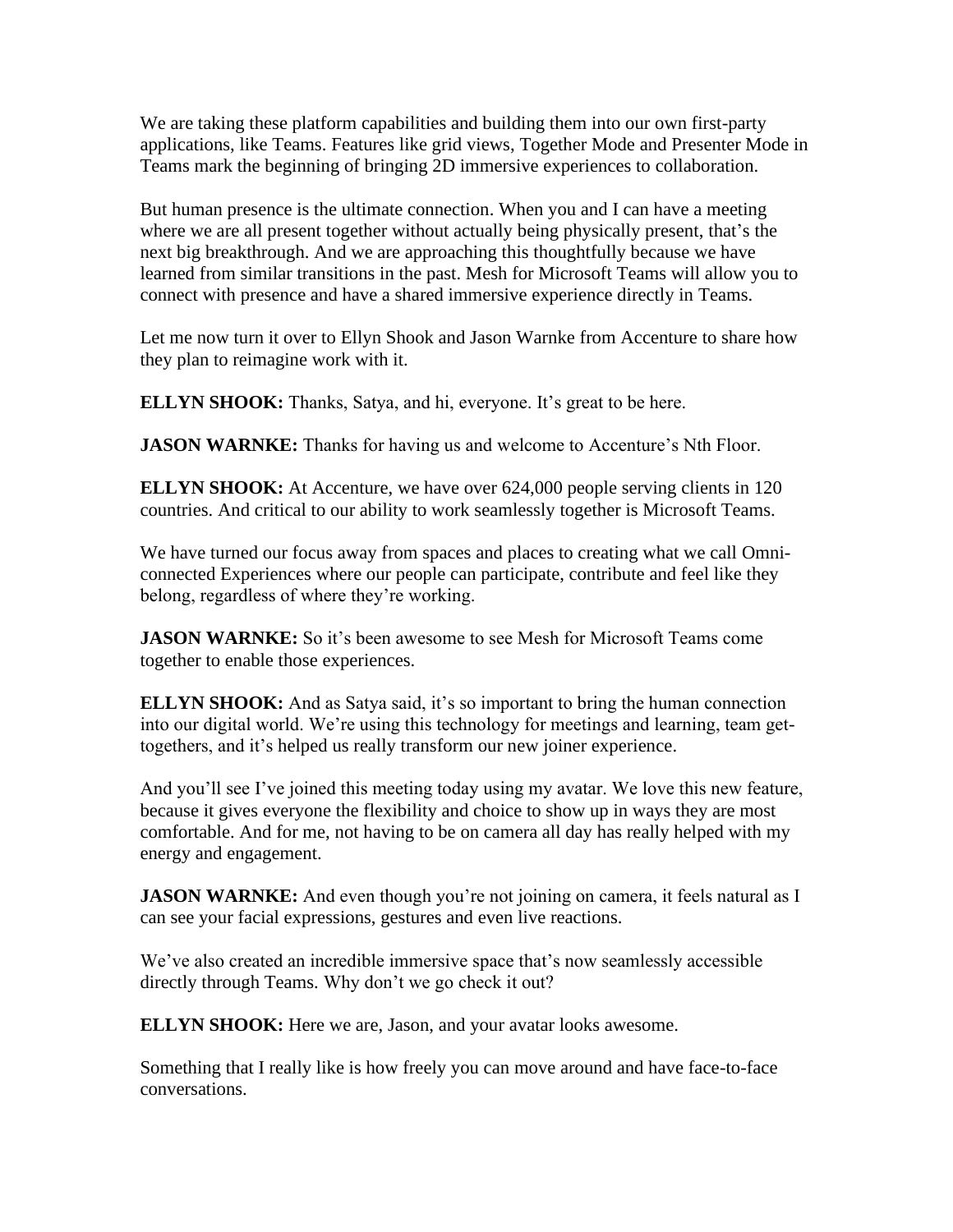**JASON WARNKE:** That's exactly right. We've held more than a hundred team gatherings in these immersive spaces, where people can connect, learn and collaborate, because they're truly in the same place together.

**ELLYN SHOOK:** The solution has been a game-changer for onboarding, about a hundred thousand people a year. And like many organizations, onboarding has been remote for the past 18 months. So bringing our new hires into this immersive environment fosters immediate and deeper connections. It transcends physical boundaries and helps individuals experience a culture in a very personal way.

Our new hires meet many more people and grow their professional network much faster.

**JASON WARNKE:** In IT we're thrilled how easily we could unlock Mesh's capability through Teams. In fact, we're currently rolling it out on all of our computers, and recently deployed 60,000 VR headsets.

The integration with Microsoft 365 makes everything feel familiar. But on top of that, spatial audio makes everything sound just like it would in person. And I love seeing and hearing our colleagues collaborating and whiteboarding and using this space for productivity.

**ELLYN SHOOK:** This doesn't just feel real, it is real. It's been exciting to see an idea become a reality in such a short time, enabling presence and connection that transcends location, keeps our culture vibrant wherever we're working, and levels the playing field to create equal and inclusive experiences.

**JASON WARNKE:** Thank you all for taking a quick tour with us. And with that, back to you, Satya.

**SATYA NADELLA:** Thanks so much, Ellyn and Jason. I just love seeing how Accenture has been able to recreate the human connection you feel around those serendipitous watercooler-type conversations, and even the design and whiteboarding sessions that you would typically have in person. And of course, these experiences are just incredible when experienced on any VR or AR headsets from Oculus to HoloLens.

The metaverse is not just transforming how we see the world, it's changing how all of us actively participate in it. And we can't wait to see what you build and how you bring people together with this technology.

What we have shown you today is only the beginning. Our economy and our society is undergoing a sea change of digitization across every industry, sector and country. We're emerging into a new era where you and the invaluable work you do will be more necessary than ever, and we are building the Microsoft Cloud to help you accelerate into this new world.